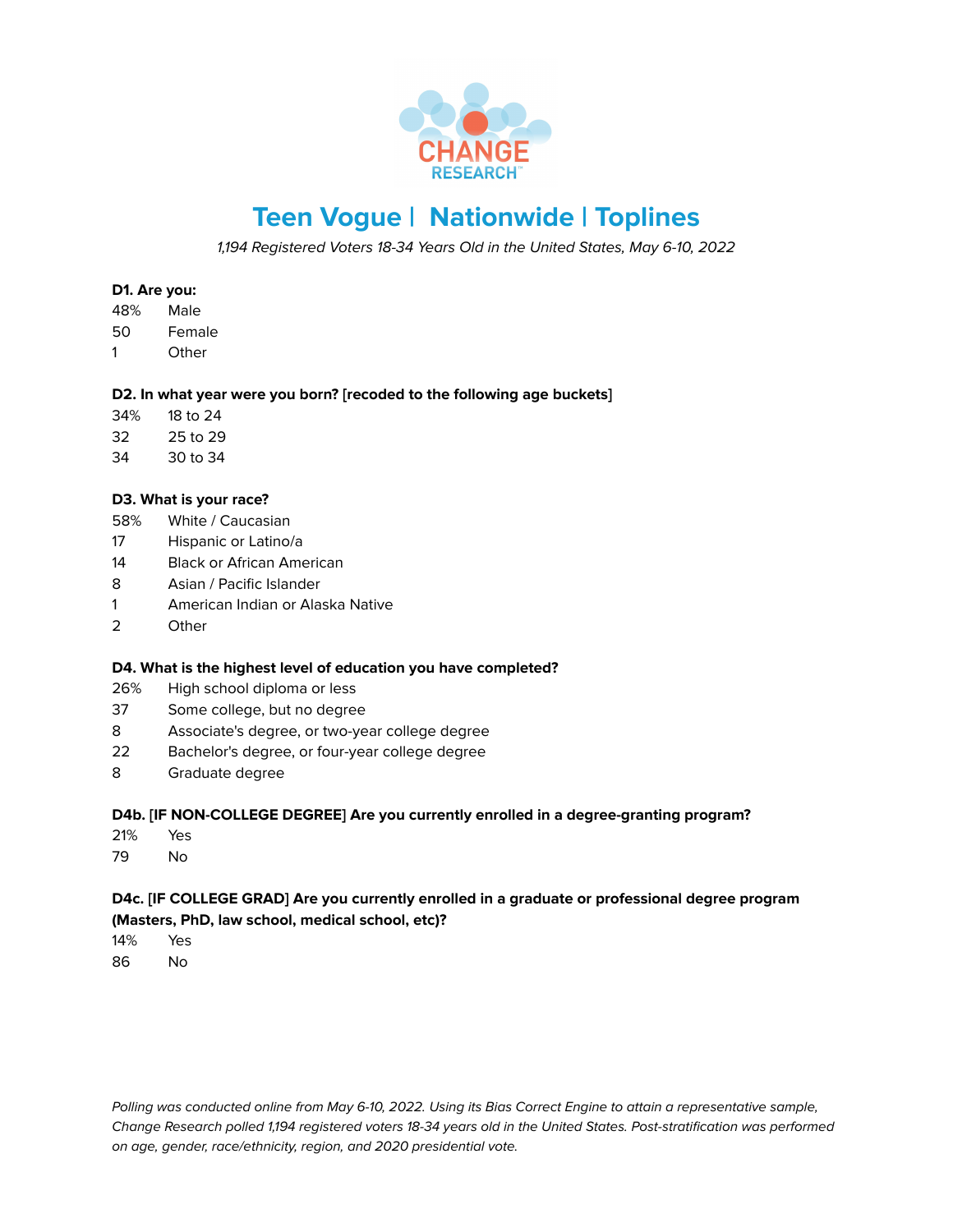

#### **D5. Generally speaking, do you think of yourself as a:**

- 23% Strong Democrats
- 12 Weak Democrats
- 16 Independent lean Democrats
- 17 Pure independents
- 10 Independent lean Republicans
- 7 Weak Republicans
- 14 Strong Republicans

#### **D6. Which of the following best describes how you identify politically?**

- 31% Progressive
- 19 Liberal
- 19 Moderate
- 12 Libertarian
- 18 Conservative

#### D7. How did you vote in the 2020 election for President, or for some reason were you unable to vote?

- 51% Joe Biden, the Democrat
- 29 Donald Trump, the Republican
- 7 Jo Jorgensen, the Libertarian
- 4 Not registered/Too young/Ineligible
- 9 Did not vote

# D8. How did you vote in the 2018 election for U.S. Congress, or for some reason were you unable to **vote?**

- 41% The Democratic candidate
- 23 The Republican candidate
- 15 Not registered/Too young/Ineligible
- 22 Did not vote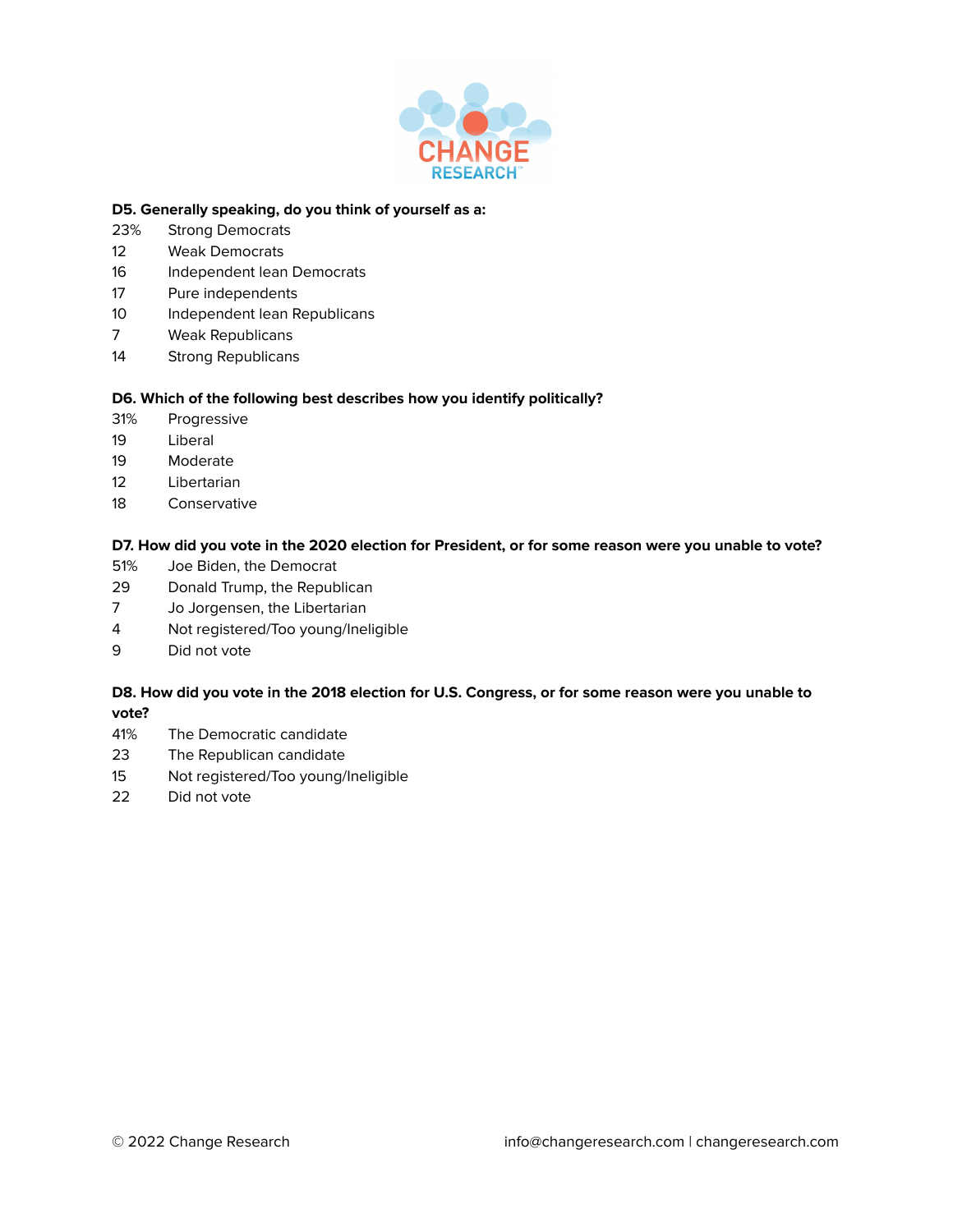

# **Q1. How likely are you to vote in the November election for Congress and other offices?**

- 65% Yes, definitely
- 15 Yes, probably
- 13 Maybe (50-50)
- 5 No, probably not
- 2 No, definitely not

#### **Q2. If the election for US Congress were held today, who would you vote for?**

- 50% The Democratic candidate
- 28 The Republican candidate
- 22 Not sure

# **[IF NOT SURE] If you had to choose, who would you vote for?**

- 17% The Democratic candidate
- 12 The Republican candidate
- 48 Not sure
- 22 Would not vote

# Q3. How motivated are you to vote in the November election on a scale from 0 to 10, where 0 means **you are not motivated at all and 10 means you are extremely motivated?**

| 6%             | 0 - not motivated at all |
|----------------|--------------------------|
| 1              | 1                        |
| $\overline{2}$ | 2                        |
| $\overline{2}$ | 3                        |
| 3              | 4                        |
| 6              | 5                        |
| 5              | 6                        |
| 8              | 7                        |
| 11             | 8                        |
| 6              | g                        |
|                |                          |

50 10 - extremely motivated

### **Q4. Do you approve or disapprove of the job being done by each of the following public officials?**

|                                | <b>Approve</b> |    | <b>Disapprove</b> |    | Total | Total                                                          | <b>Net</b> |
|--------------------------------|----------------|----|-------------------|----|-------|----------------------------------------------------------------|------------|
|                                |                |    |                   |    |       | Strongly Somewhat Somewhat Strongly Approve Disapprove Approve |            |
| Joe Biden as President         | 6              | 33 | 22                | 39 | 39    | 61                                                             | $-22$      |
| Your own member of<br>Congress | 8              | 36 | 23                | 34 | 44    | 56                                                             | $-12$      |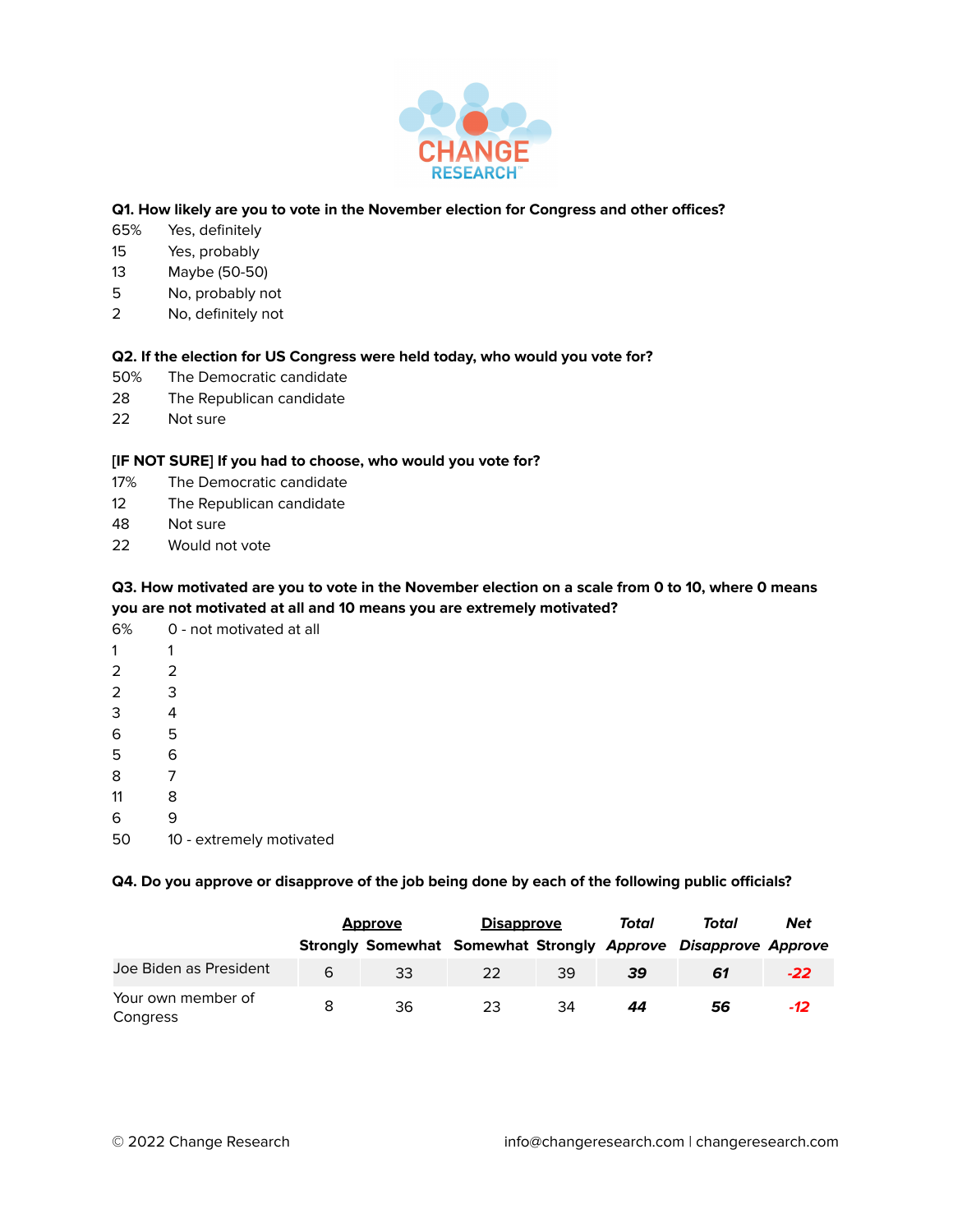

#### Q5. How would you say things in the country are going? Are they going in the right direction, or are **they off on the wrong track?**

10% Right direction<br>90 Wrong track Wrong track

# **Q6. Long-term, I am mostly:**

29% Optimistic about the future<br>71 Pessimistic about the future

Pessimistic about the future

## **Q7. How favorable are your feelings about each of the following public figures and groups?**

|                             |                | <b>Favorable</b> | <b>Neutral</b> | Unfavorable         |    | <b>Never</b>    | Total | <b>Total</b>  | <b>Net</b> |
|-----------------------------|----------------|------------------|----------------|---------------------|----|-----------------|-------|---------------|------------|
|                             | <b>Very</b>    | Somewhat         |                | Somewhat Very heard |    |                 | Fave  | <b>Unfave</b> | Fave       |
| <b>Black Lives Matter</b>   | 39             | 17               | 11             | 8                   | 25 | $\mathbf{O}$    | 56    | 33            | 23         |
| <b>Bernie Sanders</b>       | 37             | 17               | 12             | 8                   | 25 | 0               | 54    | 34            | 20         |
| Alexandria<br>Ocasio-Cortez | 25             | 19               | 14             | 5                   | 27 | 10 <sup>°</sup> | 44    | 33            | 11         |
| Socialism                   | 21             | 19               | 17             | 8                   | 33 | 2               | 40    | 42            | $-2$       |
| Capitalism                  | 18             | 16               | 14             | 18                  | 32 | 1               | 34    | 50            | -16        |
| Donald Trump                | 13             | 12               | 6              | 9                   | 59 | 1               | 25    | 68            | $-43$      |
| Elon Musk                   | 12             | 18               | 19             | 20                  | 30 | 1               | 30    | 50            | $-20$      |
| <b>Taylor Swift</b>         | 9              | 14               | 42             | 14                  | 19 | 2               | 23    | 33            | $-10$      |
| Kamala Harris               | 8              | 18               | 20             | 13                  | 40 | 1               | 27    | 52            | $-25$      |
| The Republican<br>Party     | 6              | 16               | 11             | 14                  | 53 | 1               | 22    | 66            | -44        |
| Joe Biden                   | 6              | 20               | 14             | 21                  | 39 | $\mathsf{O}$    | 25    | 60            | $-35$      |
| The Democratic<br>Party     | 5              | 23               | 14             | 24                  | 34 | 0               | 28    | 58            | $-30$      |
| Nancy Pelosi                | 3              | 12               | 20             | 15                  | 48 | $\overline{2}$  | 15    | 63            | $-48$      |
| Teen Vogue                  | $\overline{2}$ | 5                | 38             | 11                  | 22 | 21              | 8     | 33            | $-25$      |
| Joe Manchin                 | 1              | 5                | 18             | 10 <sup>1</sup>     | 29 | 37              | 6     | 39            | $-33$      |
| Mitch McConnell             | 1              | 3                | 13             | 13                  | 61 | 10              | 4     | 74            | -70        |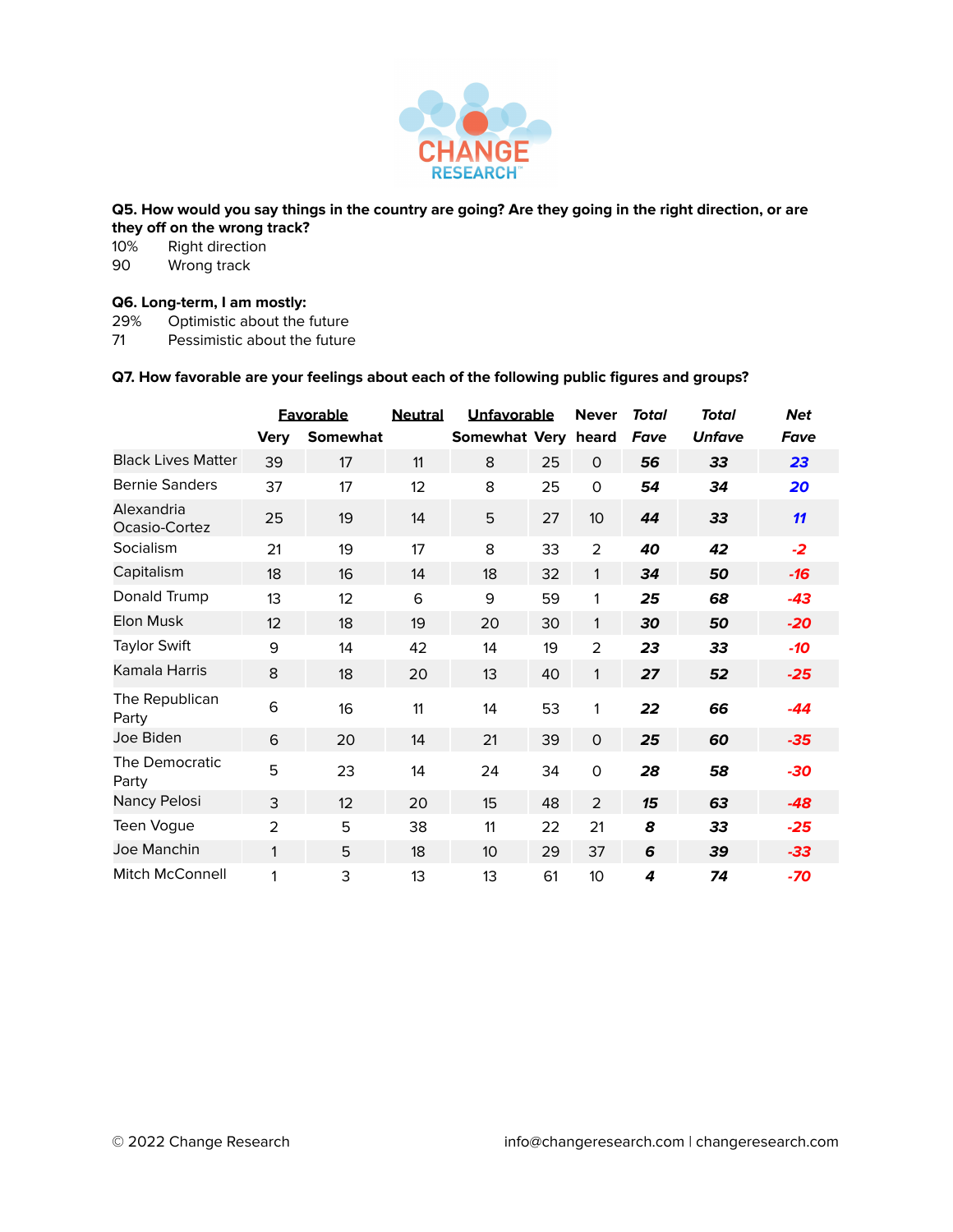

# **Q8. Which THREE of the following issues are the most important priorities facing your generation today?**

- 39% The economy & jobs<br>37 Abortion rights
- Abortion rights
- 34 Climate change<br>33 Healthcare costs
- Healthcare costs
- 25 Money in politics
- 24 Corporate greed<br>22 Racism & discrimi
- Racism & discrimination
- 19 Immigration issues<br>18 Student debt
- Student debt
- 16 Protecting LGBTQ rights<br>12 Criminal justice reform
- Criminal justice reform
- 11 Gun control<br>7 The right to
- The right to vote

#### **Q9. How would you rate the current state of each of the following:**

|                         | <b>Excellent</b> | Good | Not so good | Poor |
|-------------------------|------------------|------|-------------|------|
| The right to vote       | 18               | 36   | 31          | 14   |
| Protecting LGBTQ rights | 12               | 37   | 29          | 22   |
| Racism & discrimination | 8                | 17   | 36          | 39   |
| Gun control             | $\overline{7}$   | 25   | 26          | 42   |
| Abortion rights         | 6                | 15   | 25          | 54   |
| Climate change          | 5                | 16   | 29          | 49   |
| Corporate greed         | 4                | 8    | 20          | 68   |
| Student debt            | 4                | 11   | 30          | 56   |
| The economy & jobs      | 2                | 16   | 39          | 44   |
| Criminal justice reform | 2                | 11   | 40          | 46   |
| Money in politics       | 2                | 3    | 26          | 69   |
| Immigration issues      |                  | 11   | 39          | 49   |
| <b>Healthcare costs</b> |                  | 6    | 24          | 69   |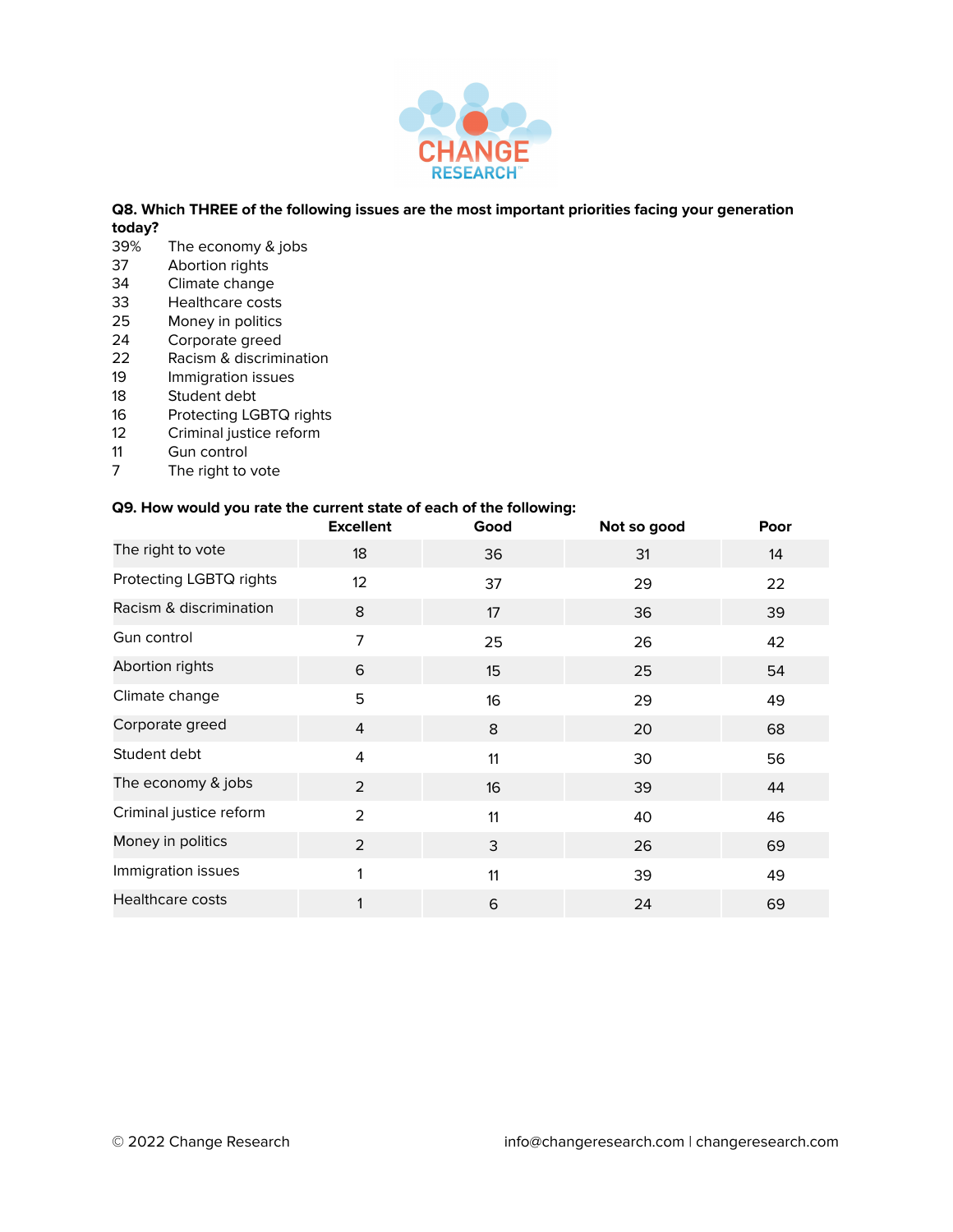

#### **Q10. Who do you trust more on each of the following issues:**

|                            | <b>The Democrats</b> | <b>The Republicans</b> | <b>Neither</b> |
|----------------------------|----------------------|------------------------|----------------|
| Protecting LGBTQ<br>rights | 55                   | 15                     | 30             |
| Abortion rights            | 52                   | 21                     | 27             |
| The right to vote          | 45                   | 26                     | 30             |
| Climate change             | 42                   | 12                     | 46             |
| Racism & discrimination    | 41                   | 20                     | 39             |
| Student debt               | 36                   | 17                     | 47             |
| Immigration issues         | 35                   | 28                     | 38             |
| Healthcare costs           | 34                   | 15                     | 51             |
| Gun control                | 31                   | 35                     | 33             |
| Criminal justice reform    | 31                   | 21                     | 48             |
| The economy & jobs         | 26                   | 35                     | 39             |
| Corporate greed            | 17                   | 12                     | 71             |
| Money in politics          | 12                   | 12                     | 76             |

#### **Q11. How much have you seen, heard, or read about each of the following:**

|                                   | A lot | Some | Only a little | <b>Nothing</b> |
|-----------------------------------|-------|------|---------------|----------------|
| The invasion of Ukraine by Russia | 78    | 18   |               |                |
| Rihanna's pregnancy.              |       | 1도   | 29            | 46             |

#### **Q12. When it comes to the economy in America, do you think it is:**

3% Basically running fine and needs no significant adjustments<br>28 Not running well but only needs small reforms

Not running well but only needs small reforms

69 Fundamentally broken and needs large structural reforms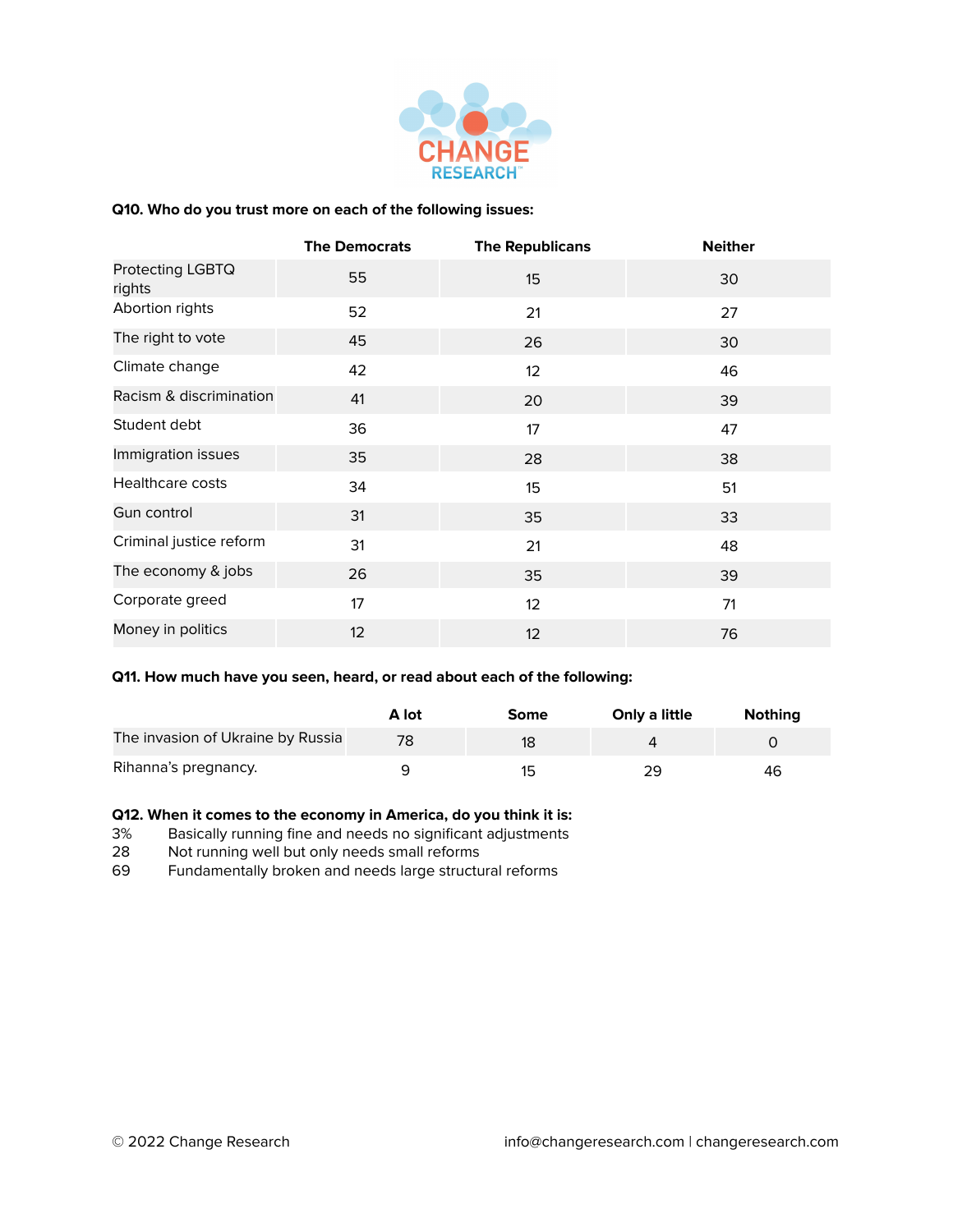

# **Q13. Do you agree or disagree with each of the following statements:**

|                                                                                                                                                                                              |    | <u>Aaree</u> | <b>Disagree</b>                                               |    | Not            | Total | Total | <b>Net</b> |
|----------------------------------------------------------------------------------------------------------------------------------------------------------------------------------------------|----|--------------|---------------------------------------------------------------|----|----------------|-------|-------|------------|
|                                                                                                                                                                                              |    |              | Strongly Somewhat Somewhat Strongly sure Agree Disagree Agree |    |                |       |       |            |
| The American Dream—if you<br>work hard, you can get<br>ahead-was once true, but is no<br>longer a reality for my<br>generation.                                                              | 54 | 20           | 9                                                             | 15 | $\overline{2}$ | 74    | 24    | 50         |
| I am worried I won't be able to<br>purchase a home during my<br>lifetime.                                                                                                                    | 47 | 20           | 11                                                            | 19 | 3              | 66    | 30    | 36         |
| I believe I will be able to retire<br>at a reasonable age.                                                                                                                                   | 9  | 15           | 19                                                            | 51 | 5              | 24    | 71    | $-47$      |
| I can comfortably afford all of<br>the bills I have to pay every<br>month.                                                                                                                   | 16 | 25           | 27                                                            | 29 | 2              | 42    | 56    | $-14$      |
| The economic system in this<br>country unfairly favors the<br>wealthy                                                                                                                        | 67 | 15           | 8                                                             | 9  | 1              | 82    | 17    | 65         |
| Corporations in the United<br>States have too much power.                                                                                                                                    | 72 | 17           | 6                                                             | 3  | $\overline{2}$ | 89    | 9     | 80         |
| My generation is so burdened<br>by the high cost of college,<br>student loans, rent, and<br>medical care that it is hard to<br>think about being financially<br>capable of raising a family. | 67 | 16           | $\overline{7}$                                                | 10 | 1              | 83    | 17    | 66         |
| A college degree really isn't<br>worth it anymore.                                                                                                                                           | 39 | 34           | 15                                                            | 8  | 4              | 73    | 23    | 50         |

#### **Q14. Compared to your parents, do you think you will be financially:**

- 23% Better off
- 31 About the same
- 46 Worse off

#### **Q15. Which two of the following are the biggest economic challenges facing people your age?**

- 35% The system is rigged for the rich and corporations
- 33 Rent is too expensive
- 33 Jobs don't offer good pay and benefits
- 23 Healthcare costs are too high
- 19 Taxes are too high
- 17 The rising cost of groceries
- 15 College is too expensive<br>7 Lack of paid leave or affo
- Lack of paid leave or affordable childcare
- 5 Discrimination and lack of opportunities for people of color
- Lack of investment in infrastructure
- 4 We are too reliant on fossil fuels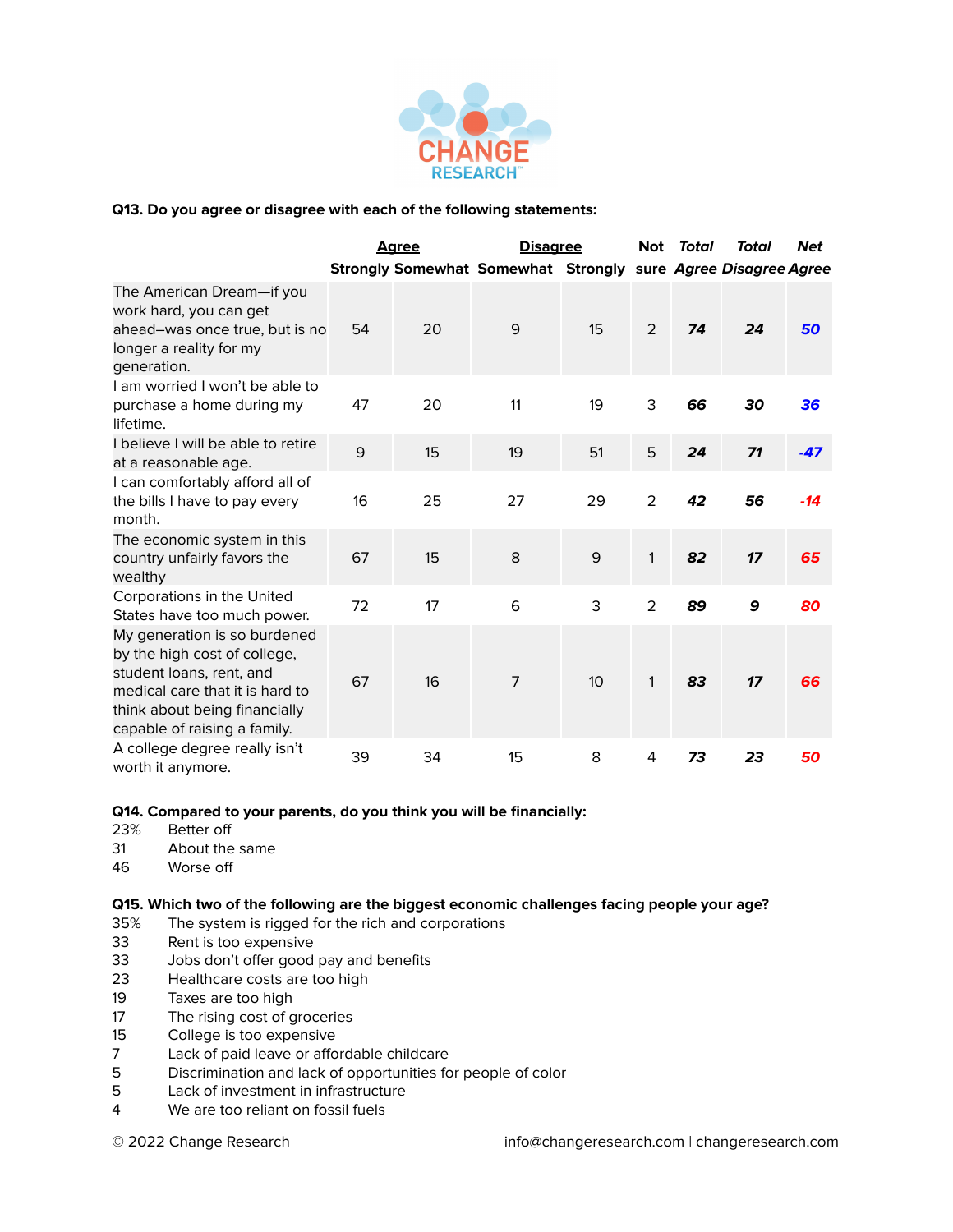

### **Q16. Compared to March of 2020, are you earning:**

- 43% More money
- 34 About the same amount
- 22 Less money

### **Q17. What is your employment status? Select all that apply.**

- 64% Employed full time
- 15 Employed part time
- 12 Full time student<br>7 Temporarily unen
- 7 Temporarily unemployed
- 6 Full time homemaker
- 6 Business owner
- 3 Unemployed and not seeking work

#### **Q18. Which of the following do you consider your current or most recent job?**

- 20% White collar
- 24 Blue collar
- 25 Service industry
- 6 Educator<br>11 Health ca
- Health care worker
- 4 Homemaker
- 3 Military
- 6 Student
- 2 Have not worked

#### **Q19. [IF EMPLOYED] Are you working in your desired field of work?**

- 45% Yes
- 38 No
- 17 Not sure

#### **Q20. [IF EMPLOYED OR TEMP OUT OF WORK] Which statement comes closest to describing your mindset about your employment situation over the last year?**

- 7% Was laid-off/fired from a job
- 20 Have resigned or quit a job
- 29 Have considered leaving a job but stayed
- 12 Plan to resign or quit my job in the near future<br>32 Never thought about leaving my job
- Never thought about leaving my job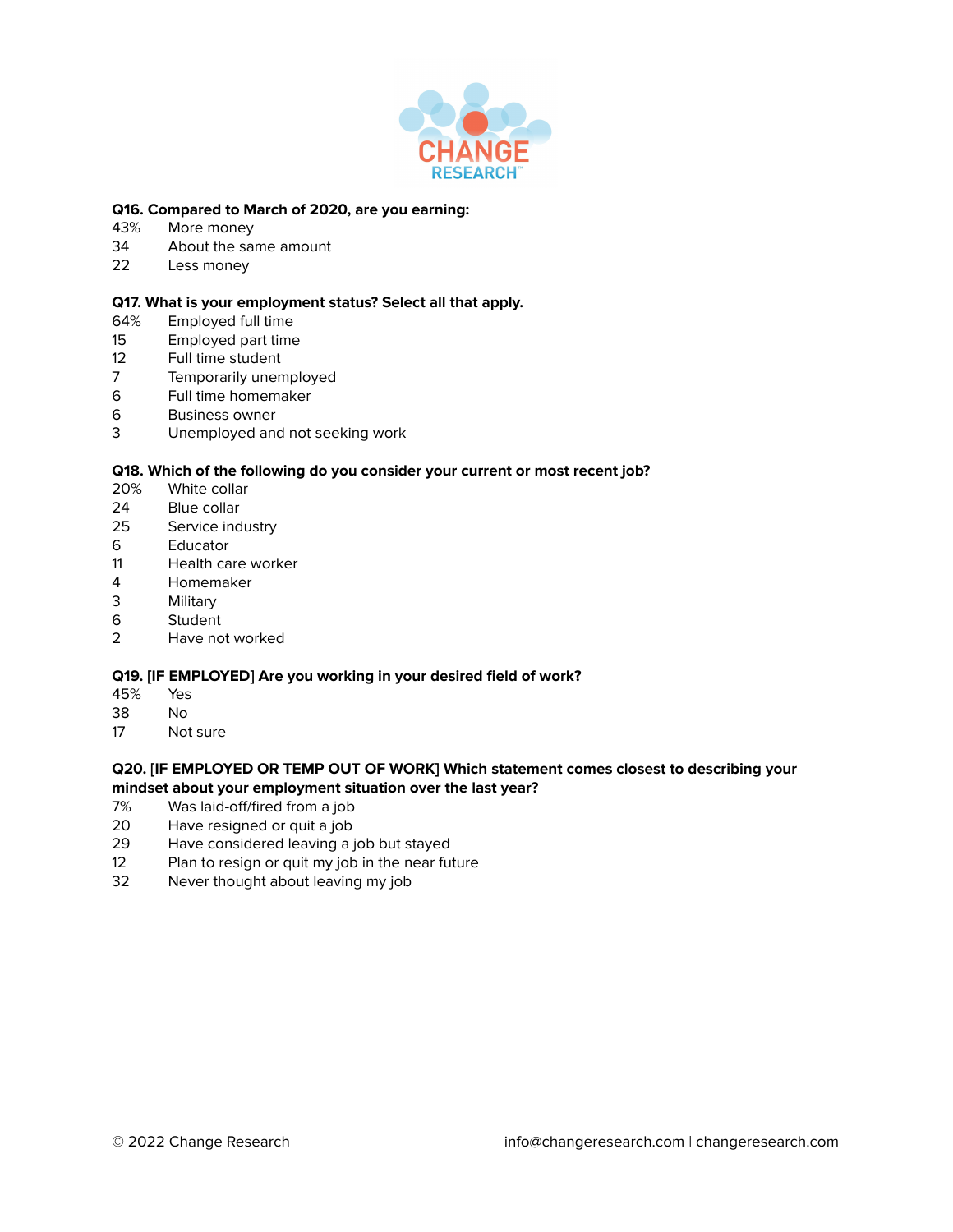

# **Q21. When thinking about your career, how important is each of the following:**

|                                      | <b>Very</b><br>important | <b>Somewhat</b><br>important important | Not too        | <b>Not</b><br>important<br>at all | Total | Total<br>important unimportant important | <b>Net</b>      |
|--------------------------------------|--------------------------|----------------------------------------|----------------|-----------------------------------|-------|------------------------------------------|-----------------|
| Good pay and benefits                | 87                       | 11                                     |                |                                   | 98    | $\overline{2}$                           | 96              |
| Work-life balance                    | 84                       | 13                                     | 1              | 2                                 | 97    | 3                                        | 94              |
| Opportunities to learn               | 65                       | 29                                     | $\overline{4}$ | 2                                 | 94    | 6                                        | 88              |
| A diverse and inclusive<br>workplace | 49                       | 24                                     | 11             | 15                                | 74    | 26                                       | 48              |
| Makes the world a better<br>place    | 44                       | 37                                     | 14             | 6                                 | 81    | 19                                       | 62              |
| Sense of belonging to a<br>team      | 40                       | 38                                     | 16             | 6                                 | 78    | 22                                       | 56              |
| Flexibility to work<br>remotely      | 32                       | 25                                     | 25             | 18                                | 57    | 43                                       | $\overline{14}$ |

#### **Q22. Which statement comes closer to your point of view, even if neither is exactly right?**

39% Obstacles that once made it harder for women to get ahead are largely gone.

61 Significant obstacles still make it harder for women to get ahead than men.

# **Q23. Abortion should be:**

- 53% Legal in all cases
- 22 Legal in most cases
- 17 Illegal in most cases
- 8 Illegal in all cases

# Q24. Should the US Supreme Court overturn Roe v. Wade, the 1973 decision establishing a right to an **abortion?**

- 22% Yes, Roe v. Wade should be overturned
- 70 No, Roe v. Wade should not be overturned
- 7 Not sure

### **Q25. How likely do you think it is that the Supreme Court will overturn abortion rights this year?**

- 46% Very likely
- 40 Somewhat likely
- 11 Not too likely
- 3 Not likely at all

#### Q26. In a word, what best describes how you felt after learning this news about the future of Roe v. **Wade? [OPEN END]**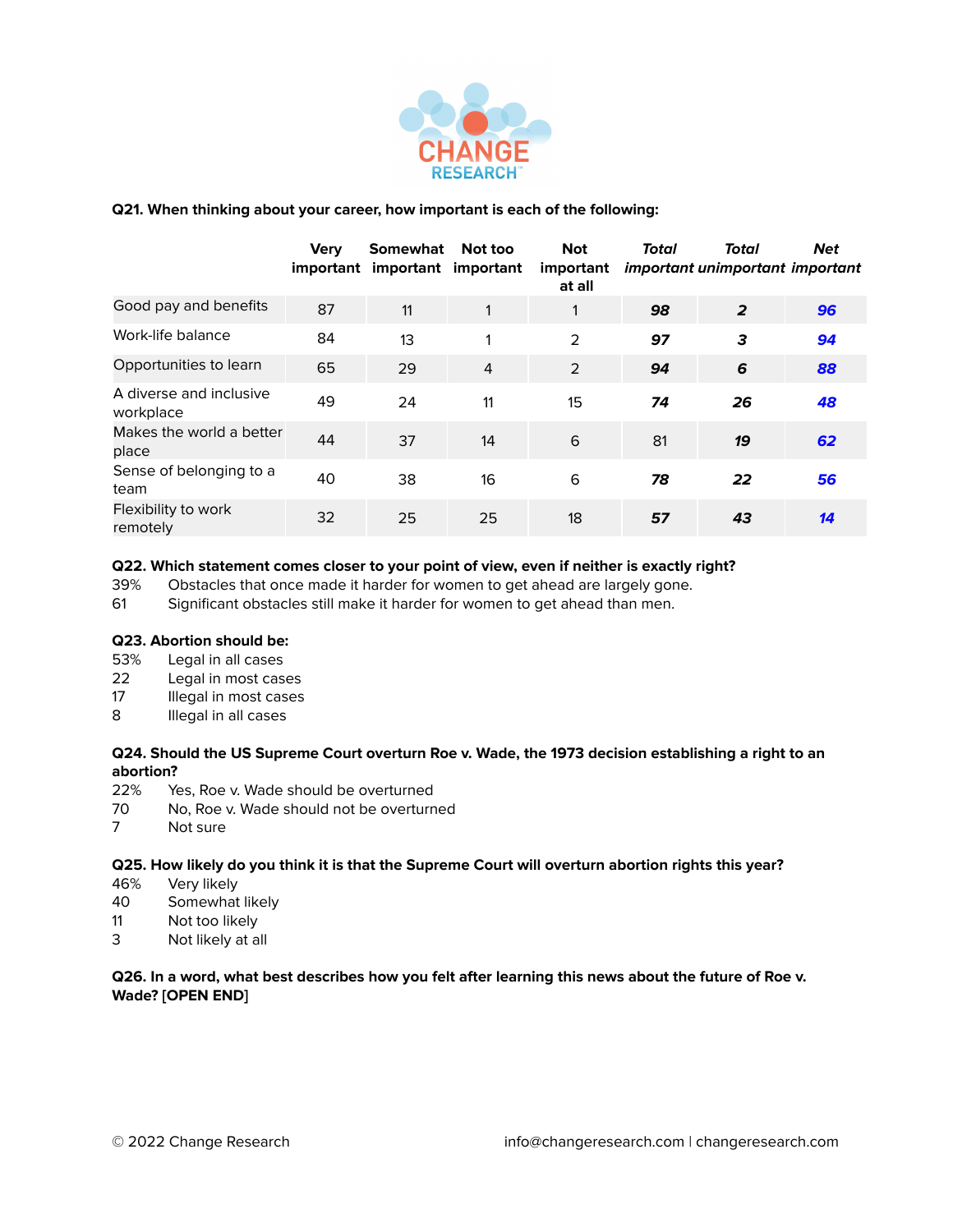

**Q27. As you may know, a leaked US Supreme Court opinion indicates that the conservative majority of the Court intends to overturn Roe v. Wade, the 1973 U.S. Supreme Court decision establishing the right to an abortion. Does that make you more or less motivated to vote in November?**

- 52% Much more motivated
- 13 Somewhat more motivated<br>32 Makes no difference
- Makes no difference
- 1 Somewhat less motivated
- 2 Much less motivated

#### Q28. Thinking about the 2022 elections for US Congress and other state offices, are you more likely to **support a candidate who:**

59% Agrees with my stance on abortion access, even if they disagree with me on other issues.

41 Agrees with my stance on most issues, even if they disagree with my stance on abortion access.

#### **Q29. Do you agree or disagree with each of the following statements:**

|                                                                                                             |    | <b>Agree</b> | <u>Disagree</u><br>Strongly Somewhat Somewhat Strongly sure Agree Disagree Agree |    |   | Not <i>Total</i> | Total | <b>Net</b> |
|-------------------------------------------------------------------------------------------------------------|----|--------------|----------------------------------------------------------------------------------|----|---|------------------|-------|------------|
| Reproductive healthcare<br>decisions should be made<br>between women and their<br>doctors, not politicians. | 75 | 8            |                                                                                  | 8  | 3 | 83               | 14    | 69         |
| Women will never have equal<br>rights until they have the<br>freedom to decide when to<br>give birth.       | 52 | 14           | 5                                                                                | 24 | 5 | 66               | 29    | 37         |

#### **Q30. Do you know anyone who has had an abortion?**

- 68% Yes
- $N<sub>0</sub>$
- 16 Not sure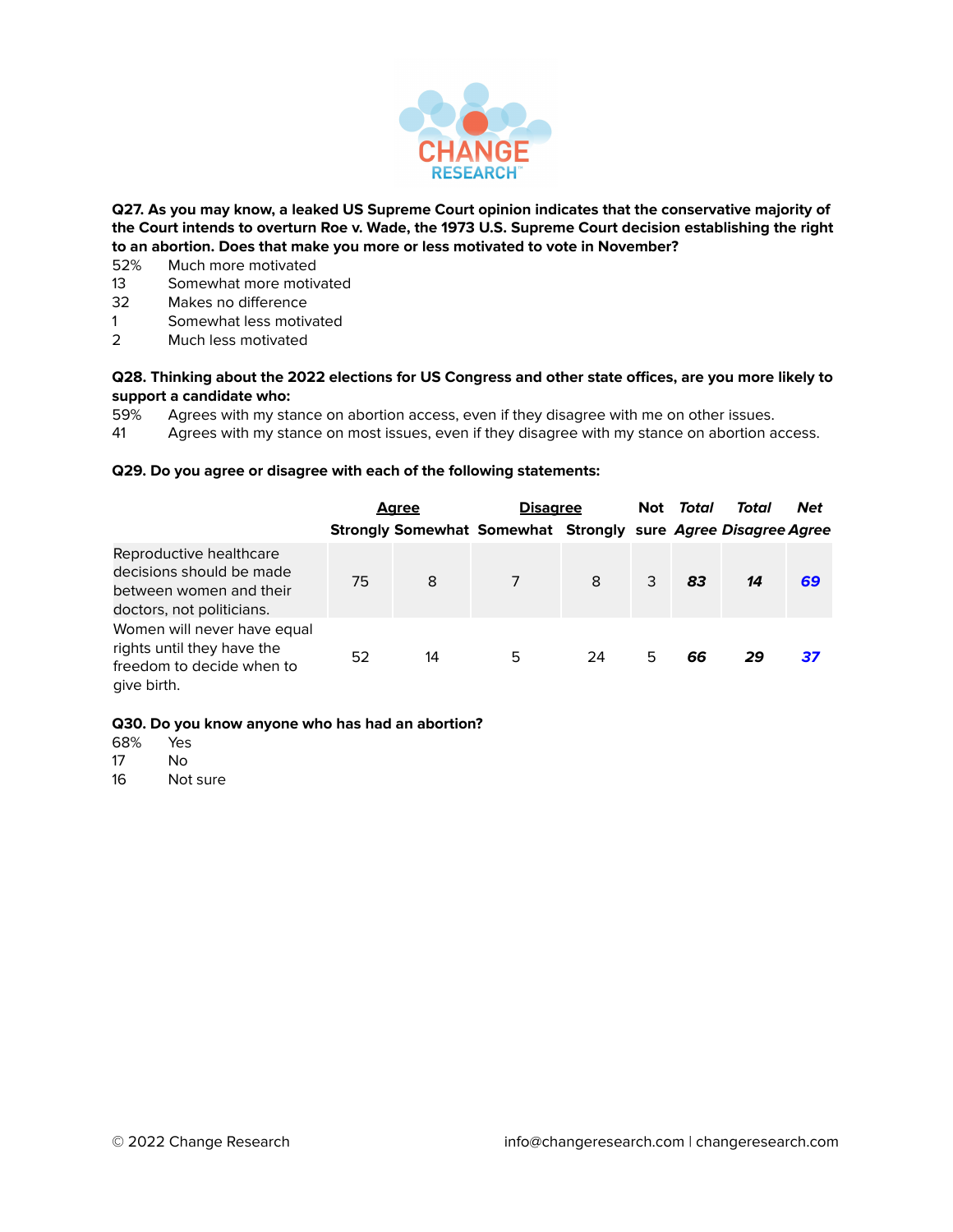

|                                                                                                                                                    |    | <u>Agree</u> | <b>Disagree</b>                                               |              | Not            | Total | Total | <b>Net</b> |
|----------------------------------------------------------------------------------------------------------------------------------------------------|----|--------------|---------------------------------------------------------------|--------------|----------------|-------|-------|------------|
|                                                                                                                                                    |    |              | Strongly Somewhat Somewhat Strongly sure Agree Disagree Agree |              |                |       |       |            |
| Combating political corruption<br>by ending partisan<br>gerrymandering and removing<br>dark money in political<br>campaigns.                       | 78 | 13           | 1                                                             | $\mathbf{1}$ | 6              | 3     | 91    | 88         |
| Legalizing cannabis use for<br>adults at the federal level.                                                                                        | 66 | 18           | 5                                                             | 7            | 4              | 12    | 84    | 72         |
| A law to protect the right to<br>access abortion care<br>throughout the United States.                                                             | 65 | 8            | 5                                                             | 19           | 4              | 23    | 73    | 50         |
| Raising taxes on the wealthy<br>and corporations.                                                                                                  | 65 | 13           | 9                                                             | 11           | $\overline{a}$ | 20    | 78    | 58         |
| Reducing carbon emissions<br>and addressing the impact of<br>climate change.                                                                       | 62 | 18           | 77                                                            | 9            | $\overline{4}$ | 16    | 80    | 64         |
| Protecting and strengthening<br>the right to join a union to<br>bargain collectively for better<br>wages, compensation, and<br>working conditions. | 62 | 19           | 7                                                             | 6            | 6              | 13    | 81    | 68         |
| Providing a pathway to<br>citizenship for DREAMers,<br>young undocumented<br>immigrants who were brought<br>to the country as children.            | 60 | 19           | 6                                                             | 11           | 5              | 16    | 79    | 63         |
| Canceling significant amounts<br>of student loan debt.                                                                                             | 57 | 17           | 6                                                             | 18           | $\overline{2}$ | 24    | 73    | 49         |
| A Medicare for All plan.                                                                                                                           | 56 | 16           | 5                                                             | 17           | 5              | 22    | 73    | 51         |
| Reallocating some money<br>currently spent on police and<br>policing to other programs, like<br>hospitals, social workers, and<br>schools.         | 50 | 15           | 11                                                            | 19           | 5              | 30    | 66    | 36         |
| Protecting transgender rights,<br>including preventing<br>discrimination against<br>transgender students in sports.                                | 47 | 12           | 10 <sup>°</sup>                                               | 25           | 5              | 35    | 60    | 25         |
| Banning certain books and<br>restricting what students can<br>learn about gender, sexuality<br>and race in schools.                                | 18 | 7            | $\overline{7}$                                                | 64           | 4              | 71    | 25    | $-46$      |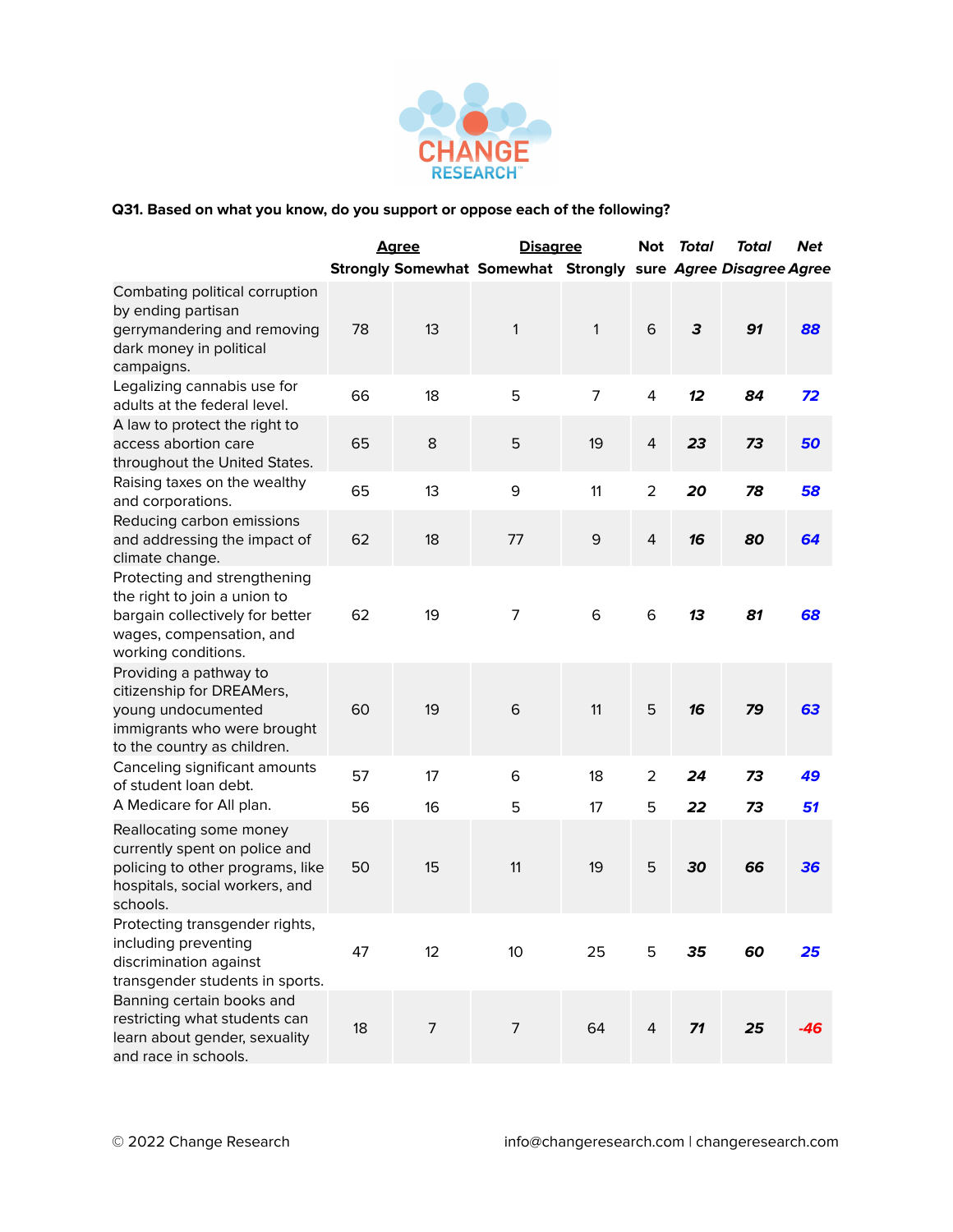

# **Q32. Which THREE of these proposals are the most important for our leaders to do?**

- 45% Combating political corruption by ending partisan gerrymandering and removing dark money in political campaigns.
- 40 A law to protect the right to access abortion care throughout the United States.
- 35 Reducing carbon emissions and addressing the impact of climate change.
- 32 Raising taxes on the wealthy and corporations.
- 32 A Medicare for all plan.
- 25 Legalizing cannabis use for adults at the federal level.
- 19 Protecting and strengthening the right to join a union to bargain collectively for better wages, compensation, and working conditions.
- 16 Canceling significant amounts of student loan debt.
- 14 Reallocating some money currently spent on police and policing to other programs, like hospitals, social workers, and schools.
- 13 Providing a pathway to citizenship for DREAMers, young undocumented immigrants who were brought to the country as children.
- 12 Protecting transgender rights, including preventing discrimination against transgender students in sports.

### Q33. Do you support or oppose eliminating the filibuster -- a Senate tradition that allows a minority of **Senators to prevent a vote on a bill if 60 of the 100 Senators?**

- 31% Strongly support eliminating the filibuster
- 19 Somewhat support eliminating the filibuster
- 10 Somewhat oppose eliminating the filibuster
- 14 Strongly oppose eliminating the filibuster
- 26 Not sure

#### Q34. Do you support or oppose eliminating the filibuster in order to pass a law to protect the right to **access abortion care throughout the United States?**

- 42% Strongly support
- 13 Somewhat support
- 4 Somewhat oppose
- 19 Strongly oppose
- 22 Not sure

#### **Q35. How much have you seen, heard, or read about each of the following:**

|                                                                           | A lot | <b>Some</b> | Only a little | <b>Nothing</b> |
|---------------------------------------------------------------------------|-------|-------------|---------------|----------------|
| The "Don't Say Gay" bill that<br>was recently passed in Florida.          | .57   | 23          | 10            | 10             |
| Crime rates in the U.S. over<br>the past few years                        | 34    | 35          | 23            |                |
| Kim Kardashian wearing<br>Marilyn Monroe's dress for the<br>2022 Met Gala | 17    | 14          | 24            | 45             |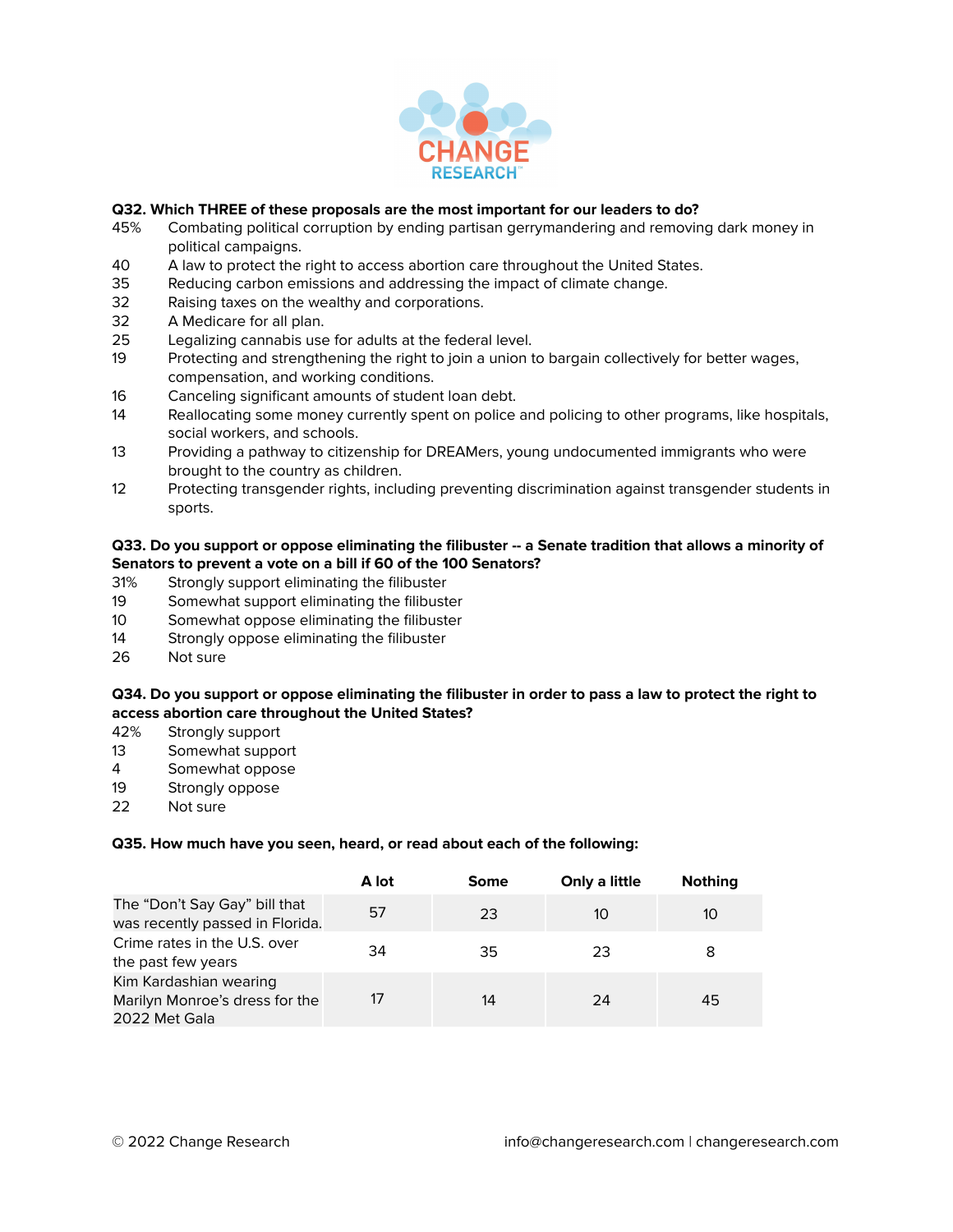

**Q36. When it comes to combating climate change, do you think the Biden Administration is doing:**

- 67% Not enough
- 12 The right amount<br>21 Too much
- Too much

#### **Q37. Do you agree or disagree with each of the following statements:**

|                                                                                                                                                                                                                                                                 |    | <u>Agree</u> | <b>Disagree</b>                                               |                | Not | Total | Total | <b>Net</b> |
|-----------------------------------------------------------------------------------------------------------------------------------------------------------------------------------------------------------------------------------------------------------------|----|--------------|---------------------------------------------------------------|----------------|-----|-------|-------|------------|
|                                                                                                                                                                                                                                                                 |    |              | Strongly Somewhat Somewhat Strongly sure Agree Disagree Agree |                |     |       |       |            |
| American history belongs to<br>people of color too. Teachers<br>should teach the complete<br>facts about historical topics like<br>slavery and how our history<br>continues to affect people<br>today while celebrating our<br>nation's diversity.              | 72 | 14           | 5                                                             | $\overline{7}$ | 3   | 86    | 11    | 75         |
| Decades ago, interracial<br>marriage was illegal in many<br>states. Gay marriage was not<br>the law of the land until 2015.<br>The next generation will think it<br>was crazy that there was a time<br>when transgender people did<br>not have full rights too. | 49 | 20           | 7                                                             | 18             | 6   | 69    | 25    | 44         |
| Trans student-athletes don't<br>take opportunities from their<br>peers. They just want to play<br>with their friends and benefit<br>from athletic pursuits like<br>everyone else.                                                                               | 40 | 13           | 10                                                            | 33             | 4   | 53    | 43    | 10         |
| I still have hope we can act to<br>address climate change before<br>it is too late.                                                                                                                                                                             | 35 | 32           | 13                                                            | 12             | 8   | 67    | 26    | 41         |
| I don't plan to have children<br>out of concern about climate<br>change.                                                                                                                                                                                        | 17 | 18           | 13                                                            | 45             | 8   | 34    | 58    | $-24$      |

Q38. In your opinion, are our schools spending too much time, about the right amount of time, or not **enough time teaching about difficult topics in our nation's history like slavery, Jim Crow, Japanese internment, and the treatment of Native American tribes?**

- 67% Not enough
- 25 About the right amount<br>8 Too much
- Too much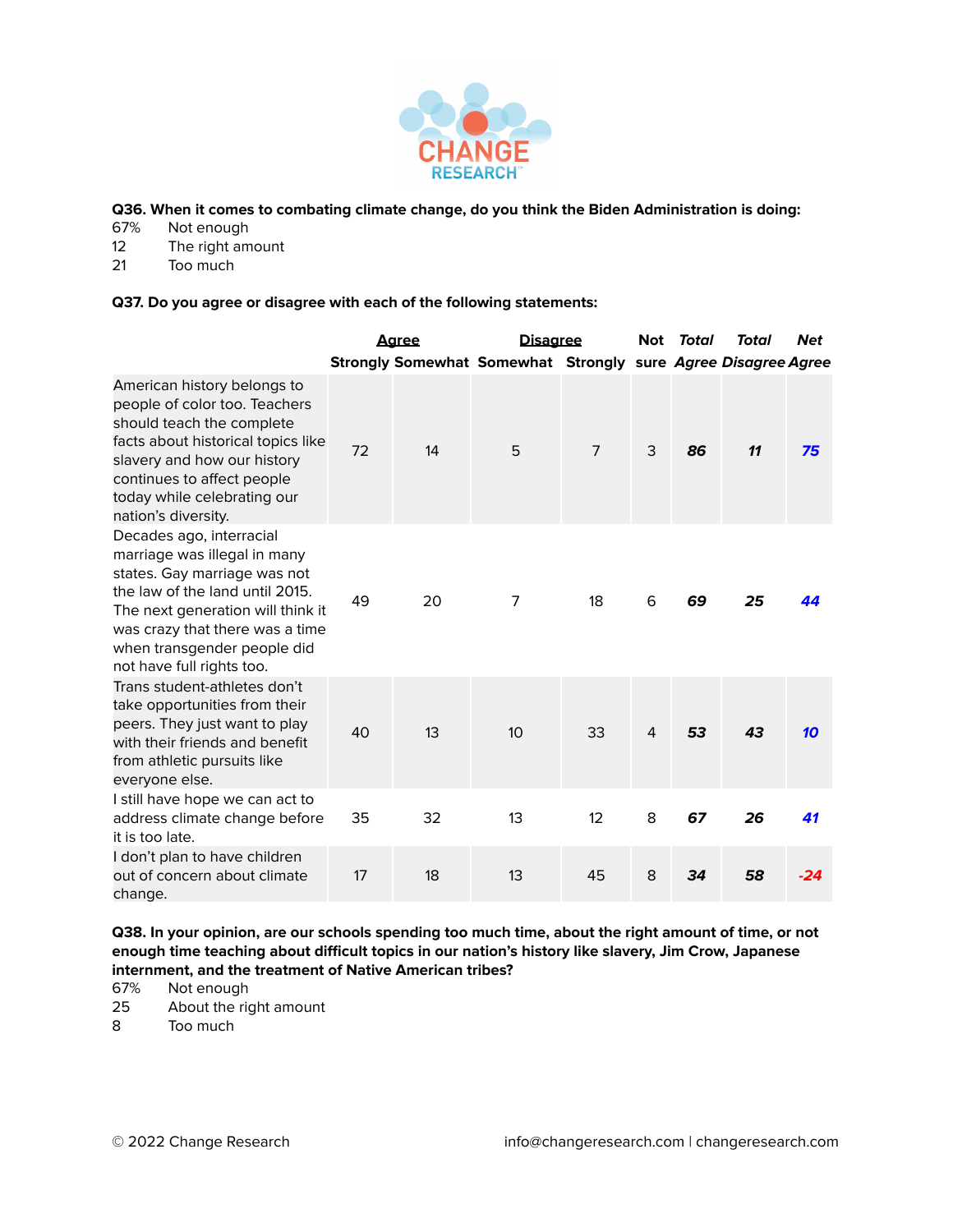

### **Q39. How much have you seen, heard, or read about each of the following:**

|                                                 | A lot | Some | Only a little | <b>Nothing</b> |
|-------------------------------------------------|-------|------|---------------|----------------|
| Inflation on goods like<br>groceries            | 62    | 26   | 9             | 3              |
| The Johnny Depp and Amber<br><b>Heard trial</b> | 62    | 26   | 9             | 3              |
| Elon Musk's efforts to<br>purchase Twitter      | 55    | 30   | 12            |                |

#### **Q40. How often would you say you spend time on each of the following social media platforms and sites?**

|               | Multiple times Once a day<br>a day |    | A few times a<br>week | Less often      | Do not use |
|---------------|------------------------------------|----|-----------------------|-----------------|------------|
| Facebook      | 55                                 | 15 | 9                     | 10 <sup>°</sup> | 11         |
| Youtube       | 49                                 | 15 | 20                    | 12              | 4          |
| Instagram     | 45                                 | 12 | 13                    | 12              | 18         |
| Snapchat      | 26                                 | 10 | 9                     | 16              | 40         |
| <b>TikTok</b> | 24                                 | 8  | 11                    | 11              | 45         |
| Reddit        | 16                                 | 7  | 14                    | 20              | 42         |
| Twitter       | 13                                 | 8  | 10                    | 19              | 49         |
| WhatsApp      | 4                                  | 1  | 4                     | 9               | 81         |
| LinkedIn      | $\overline{4}$                     | 3  | 7                     | 26              | 60         |
| Pinterest     | 3                                  | 3  | 10                    | 25              | 59         |

# **Q41. Which of the following best describes your household:**

- 45% Currently paying off student loan debt<br>14 Already paid off student loan debt
- 14 Already paid off student loan debt<br>41 Never had student loan debt
- Never had student loan debt

# **Q42. Are you:**

- Single
- 29 Married
- 2 Divorced<br>14 Living wit
- 14 Living with a partner<br>0 Widowed
- Widowed